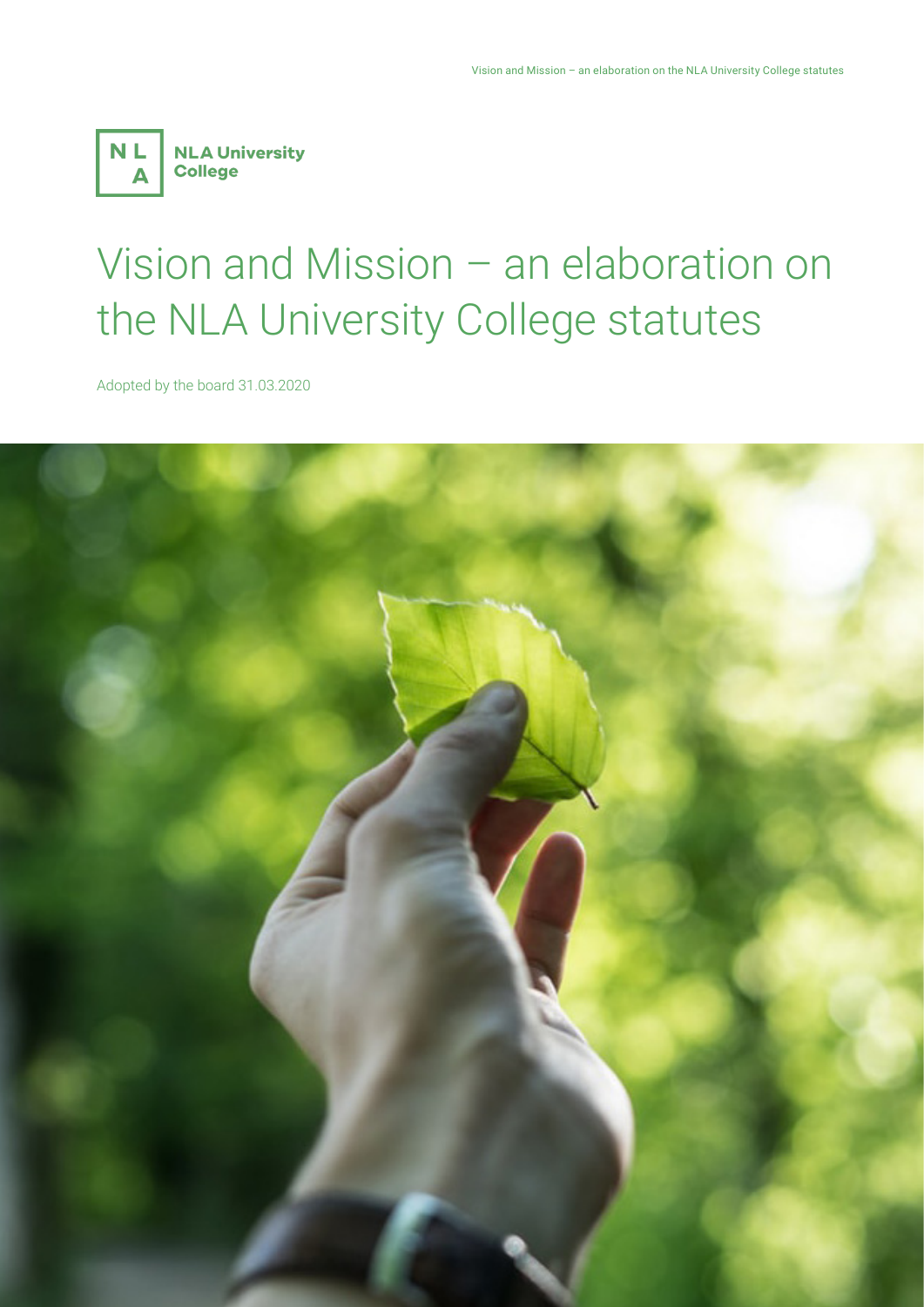## **What we do**

NLA University College is a private, non-profit corporation. The corporation's purpose is the operation of an accredited college in compliance with the University and University Colleges Act, with local facilities in several places in the country. (Statutes § 3).

NLA University College offers education for qualified applicants regardless of religion or world view. The college engages in instruction, guidance, research, communication and professional and artistic development, in keeping with recognized scientific, artistic, pedagogical and ethical principles. Our mission is mandated by and rooted in the Christian and humanistic tradition on which the college is founded. NLA University College shall promote and defend academic freedom. These tasks and duties are incumbant upon the institution according to Norwegian law, which also grants institutions the right to establish their own professional and philosophical foundations.

Commensurate with this foundation, NLA University College represents an alternative option as regards values and world view within the higher education sector.

### **Why we do what we do: Our Foundation**

#### NLA University College is founded upon the Christian faith as is it expressed in the Bible and the Evangelical Lutheran Confession (Statutes § 5).

It is central to our foundation that all persons have been given a unique value, expressed in the belief that humanity is created in the image of God, and therefore inviolable. According to Jesus' teaching all persons are described as our neighbor. This inspires us to act on behalf of the weak, oppressed and marginalized. Because all persons have the same value, they must also be treated with love and respect, guaranteed the right to life from conception to natural death, and cared for in all phases of life.

This commits us to maintaining high ethical standards in occupational practice and research, and to an occupational practice which is in the best interests of our neighbor. We are encouraged to be good examples and to promote all that is true and good. For this reason we offer study programs characterized by formation and qualification for service, under the motto «-because someone needs you».

Our Christian faith confesses that the Bible is given to us by God and conveys God's revealed word to people of all times. In the Evangelical-Lutheran tradition to which NLA University College belongs, the Bible is regarded as a binding norm for Christian faith, doctrine and life.

A key concept in Christian ethics is that the individual person is tasked with stewardship. We are called to realize this on the global as well as on the local and individual levels. This entails for example that the responsibility of stewardship will inform our response to the climate challenges of our time, and to the question of just distribution and sustainable and creative stewardship of the earth's resources.

1 Understood here as the three ecumenical Creeds of the early church, the Augsburg Confession and Luther's Small Catechism. These confessional texts are held in common by the Norwegian church and the Evangelical-Lutheran Free Church.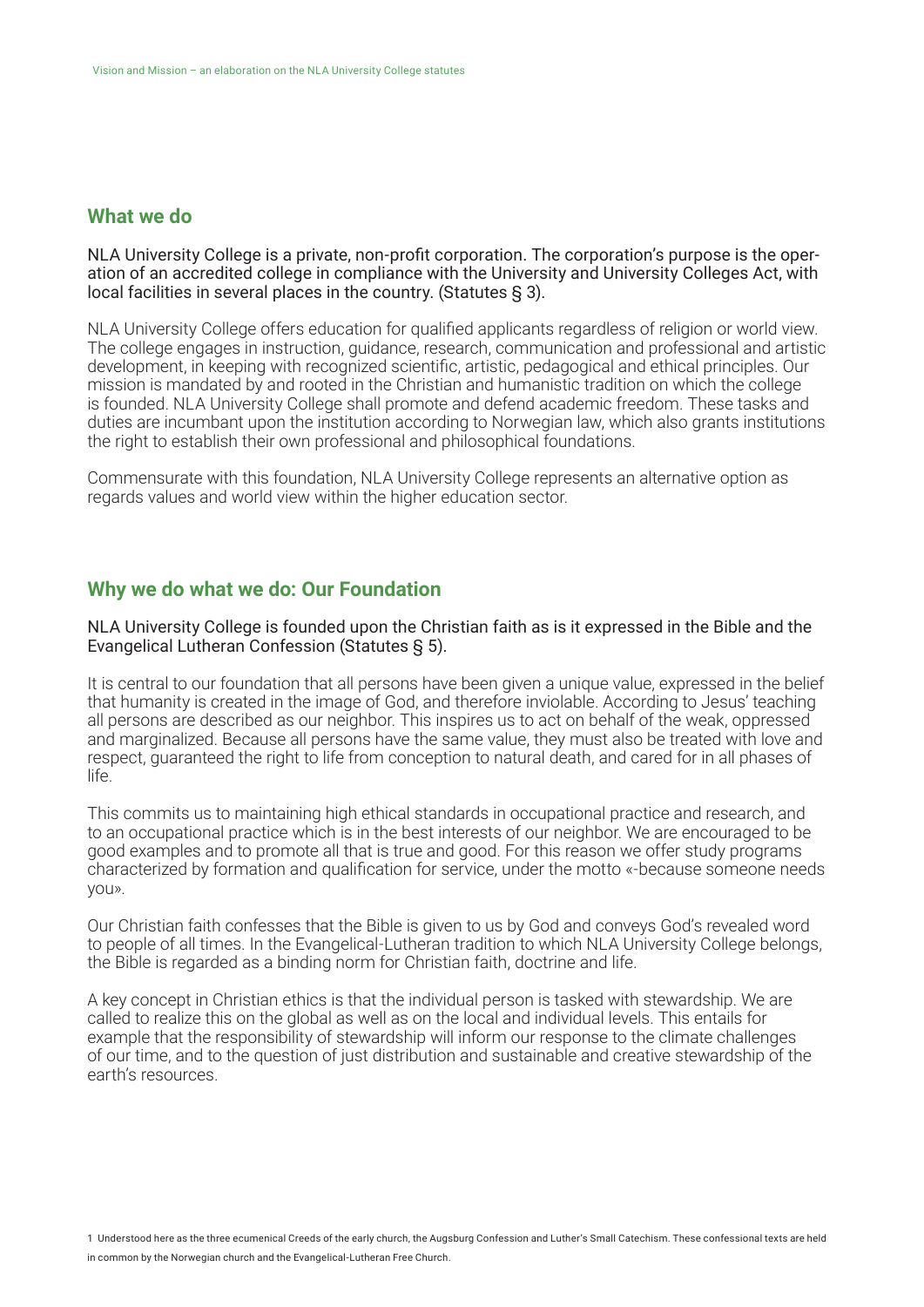In light of this stewardship, the situation of the family and the conditions for development of children and youth is of concern to society. NLA supports the responsibility and duty of parents to raise and care for their children. In the tradition to which NLA University College belongs, marriage between man and woman continues to be understood as an ethical norm undergirding society. At the individual level, values such as duty, faithfulness, respect, forgiveness and trust will be central to all human relations. In occupational ethics this means that we live to serve rather than to be masters over others.

According to Christian belief we are persons who need mercy, forgiveness and the opportunity for a new beginning. We desire to practice these things at the college in a vibrant community of worship, devotion and prayer.

### **Why we do what we do: Purpose**

Based on a Christian understanding of nature, humanity, culture and society, NLA University College sees its purpose as promoting formation, empowering individuals for service both in and outside of the home, and contributing critically and constructively to meeting local, national and global challenges.

NLA University College considers its most important tasks as those involving research, development, instruction, guidance and communication, and further seeks to facilitate a good professional, social and Christian environment for students and employees, where respect for the individual's world view is maintained. NLA University College will give guidance in the interpretation of life and culture, devote particular attention to foundational questions, study important processes and sustaining institutions and structures in culture and society, and support multidisciplinary approaches. NLA University College will contribute to forming ethical awareness and promoting foundational Christian attitudes and values (Statutes § 6).

On this foundation, employees at NLA University College intend to work together in constructive collaboration, in order to realize the vision of the school, loyal to its vision and mission.